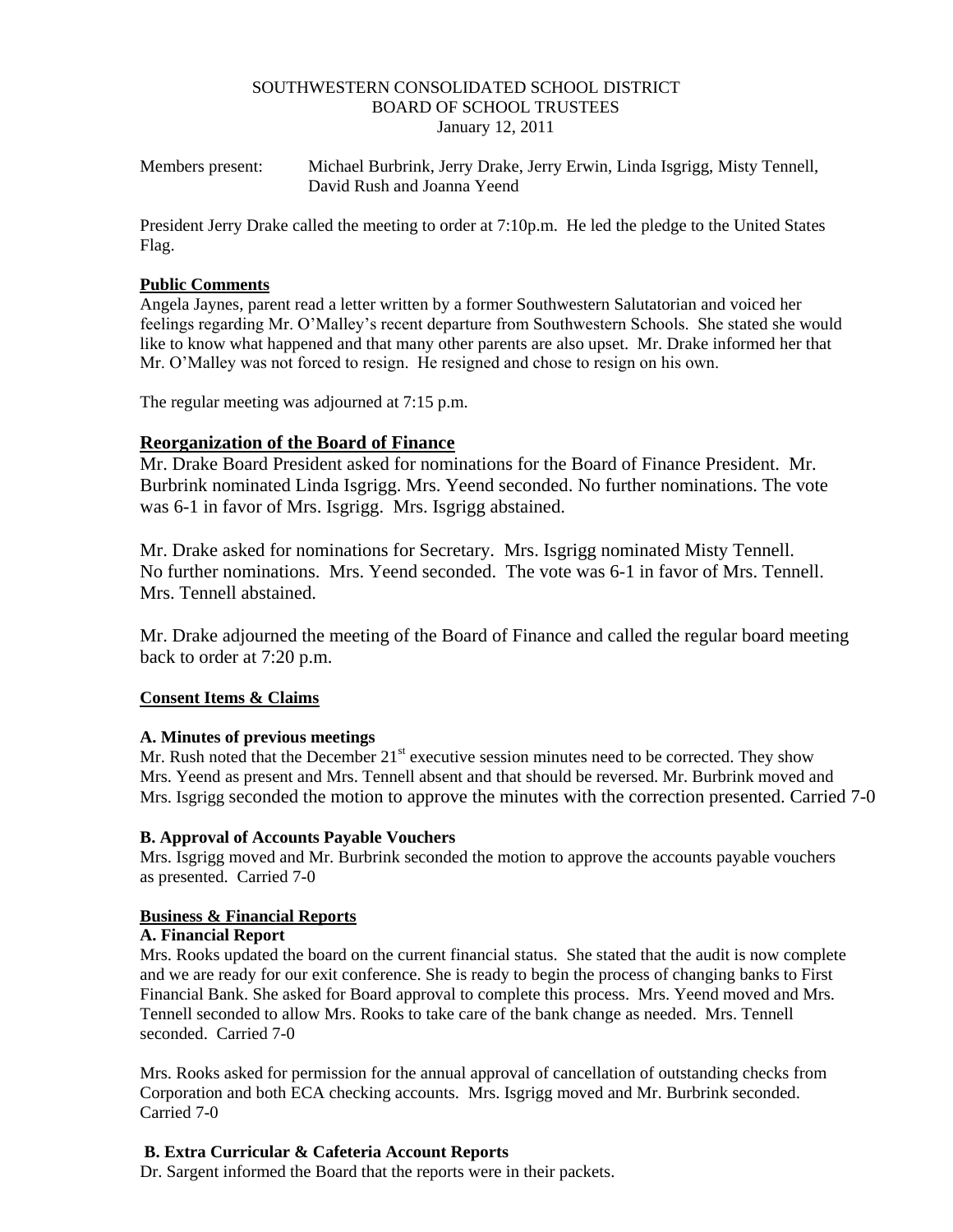#### **C. Other**

Dr. Sargent asked the Board to approve the Equipment Rental Agreement required for Mr. Guidi to use the equipment from C'Motion for his physical education classes at SWE. Mr. Harrold, Attorney said he had proofed the agreement and recommended them approving it. Mr. Burbrink moved and Mrs. Isgrigg seconded. Carried 7-0

#### **Consideration of Old Business**

A. Request for approval of 2011-2012 master calendar.

Dr. Sargent presented information regarding the calendar which they are presenting for approval. He noted that it was the calendar committee's general consensus to this model. One thing that will be different in the new calendar is that commencement will be conducted one week after the end of school in order to provide for makeup days without the need to ask seniors to come back after graduation. If the state legislates that a start date after Labor Day will be required then they have an alternate calendar that will be presented to the Board for approval at that time. Mrs. Tennell asked about Good Friday and if we would be off for that. Mrs. Yeend moved and Mr. Erwin seconded. Carried 7-0 (Attachment A)

B. Request for approval of increase in the annual stipend for the Southwestern Elementary School Athletic Director.

Dr. Sargent explained that Mrs. Maurer and Mrs. Dellapenna had requested an increase to the stipend for the SWE Athletic Director. This was approved with the list of the ECA stipends last month. He neglected at that time to make this stipend from \$500-\$800 retroactive to the 2009-10 school year. 100% of the funds for the stipend are from the SWE Athletic Fund and not corporation funds. He recommends that the Board approve this. Mr. Rush moved and Mr. Erwin seconded. Carried 7-0

C. Request for approval to hire RQAW Engineering for SWE HVAC and lighting projects Dr. Sargent stated that after looking at both EMCOR & ROAW and reviewing their figures and presentations he is recommending that we hire RQAW as the engineers for our construction project. He introduced Terry Lancer with RQAW to the Board. Mr. Lancer went over their bid and the scope of the work. Following discussion regarding the project details a recommendation was made from Mr. Harrold that the agreement be revised to state that the Contract Commitment/Compensation paragraph for professional service be updated to read "Lump Sum Fee to be capped at \$45,000". Mr. Drake asked how this would be billed. Mr. Lancer stated that RQAW would bill monthly for this. Dr. Sargent highly encouraged the board to also include the alternate bids included in the proposal for security and health issues. Mrs. Isgrigg moved and Mr. Erwin seconded. Carried 7-0

D. Request for approval to secure Umbaugh & Associates to coordinate financing for the project. Dr. Sargent asked for approval to secure Umbaugh & Associates to coordinate the financing. Mr. Burbrink moved and Mr. Erwin seconded. Carried 7-0

E. Request for approval to secure Jane Herndon, Ice Miller to be bond counsel for the project. Mr. Erwin moved and Mr. Burbrink seconded. Carried 7-0

#### **Reports & Presentations**

Dr. Sargent informed the Board that the SWE students and staff were presenting to them tonight some of the things that were going on in their building. Due to a personal family matter Mrs. Maurer was unable to attend the meeting. Members of the SWE Student Council asked invited everyone to a short reception that they had provided for everyone. Students then presented several of the activities that they have already participated in this year and things to come. Mrs. Faulconer, Spell Bowl Coordinator and some of their participants were there to share the accomplishments of their year.

#### **New Business**

#### **A. Review of Policy**

Dr. Sargent explained that every month they will bring a few of the Board policies to the meetings to review and update if necessary. He went over the current Bullying Policy and the current SWE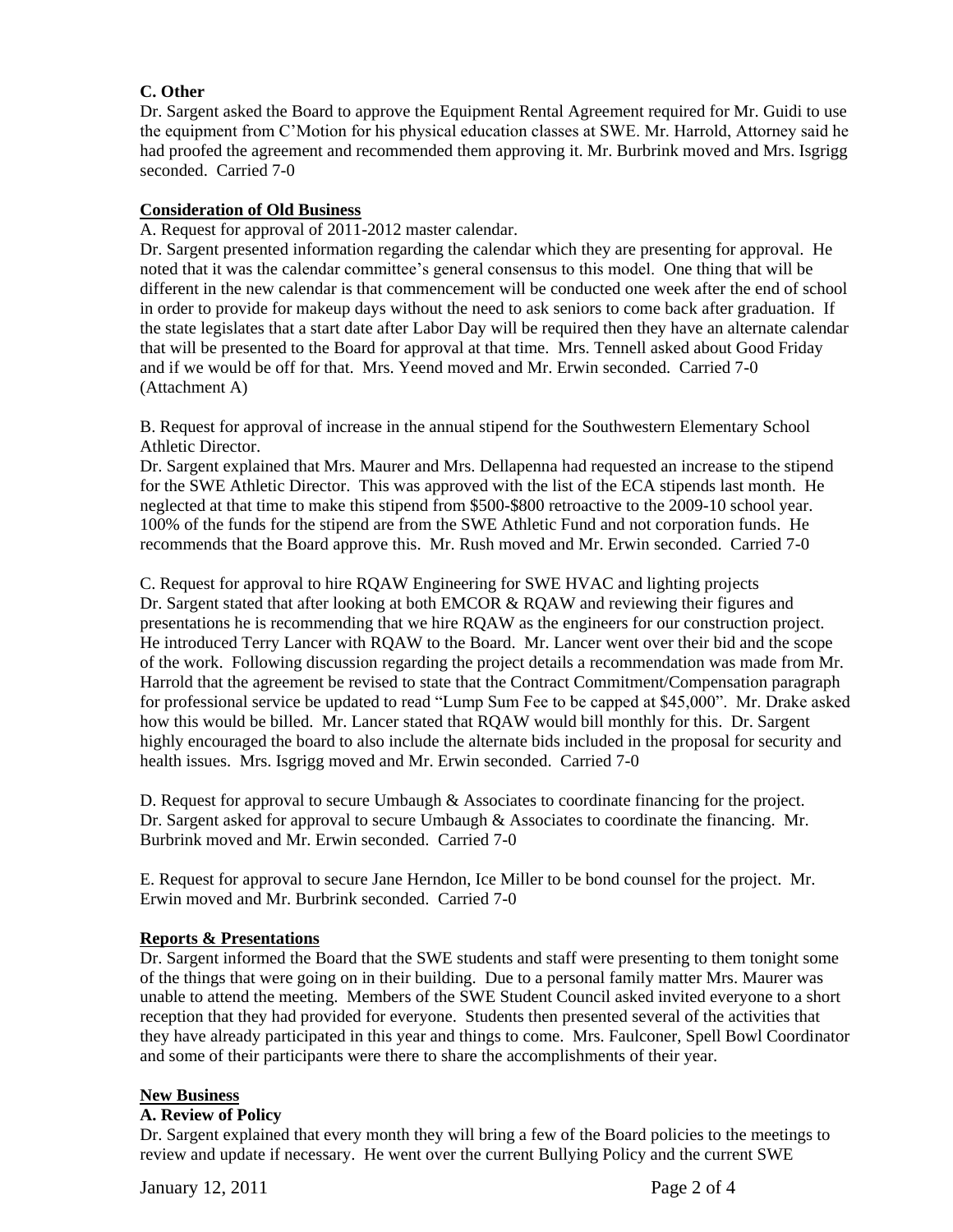Bullying policy. He asked the Board to approve the elementary model corporation wide and replace the current one with theirs. Mrs. Yeend moved and Mr. Erwin seconded the request. Carried 7-0 Dr. Sargent went over the Tobacco-Free Policy and recommended that it remain as written.

#### **B. Request for newer bus purchase for Margaret Eberhart route**

Dr. Sargent asked for approval for Margaret Eberhart to purchase a 2007 International bus to replace her 1993 bus that she currently uses for her route. Mr. Burbrink moved and Mr. Rush seconded. Carried 7-0

#### **Personnel**

#### **A. Professional Staff**

Dr. Sargent asked the Board to approve the hiring of Don Wesseling, SWHS Mathematics Teacher on a Temporary Contract for the remainder of this year. He also asked the Board to approve the resignation of Jason Schoettmer, Computer Technician. He noted we were losing a great asset in Mr. Schoettmer but understood he was leaving for full time employment. Mrs. Isgrigg moved and Mrs. Yeend seconded the personnel recommendations as presented. Carried 7-0

#### **Reports & Presentations**

Mrs. Blake introduced Mr. Wesseling and welcomed him to Southwestern. Mr. Wesseling thanked the Board for hiring him and told them a little of his background and philosophy on teaching. Mrs. Blake asked the Board on behalf of Mrs. Hottell, Yearbook, if they could take the School Board photo at the February meeting. Mrs. Blake said Dr. Baik professor from IU would be in the building all day tomorrow working with different classes throughout the day. At this time the high school has a 96.4 attendance rate. She updated everyone on how Ms. Beier is being utilized in her position. Upcoming testing dates were given. She informed them that she is looking at several school improvement models and they range from \$25,000-\$30,000. Mrs. Rooks noted that the check for the \$500 Lilly Grant for Mr. Taylor's Science supplies was received.

#### **Superintendent's Comments**

Dr. Sargent thanked everyone for the decisions that were made during the recent weather. He thanked teachers in both buildings for working very hard this year. He noted that the basketball teams were doing a great job this year particularly the varsity teams. He is within a few days of putting the Strategic Planning Team together. He hopes to have an organizational meeting in mid February.

#### **Board Comments**

Mrs. Tennell welcomed Mr. Wesseling and wished him good luck.

\_\_\_\_\_\_\_\_\_\_\_\_\_\_\_\_\_\_\_\_\_\_\_\_\_\_\_\_\_\_ \_\_\_\_\_\_\_\_\_\_\_\_\_\_\_\_\_\_\_\_\_\_\_\_\_\_\_\_

\_\_\_\_\_\_\_\_\_\_\_\_\_\_\_\_\_\_\_\_\_\_\_\_\_\_\_\_\_\_ \_\_\_\_\_\_\_\_\_\_\_\_\_\_\_\_\_\_\_\_\_\_\_\_\_\_\_\_

\_\_\_\_\_\_\_\_\_\_\_\_\_\_\_\_\_\_\_\_\_\_\_\_\_\_\_\_\_\_ \_\_\_\_\_\_\_\_\_\_\_\_\_\_\_\_\_\_\_\_\_\_\_\_\_\_\_\_

\_\_\_\_\_\_\_\_\_\_\_\_\_\_\_\_\_\_\_\_\_\_\_\_\_\_\_\_\_\_ \_\_\_\_\_\_\_\_\_\_\_\_\_\_\_\_\_\_\_\_\_\_\_\_\_\_\_\_

Mr. Drake adjourned the meeting at 8:45 p.m.